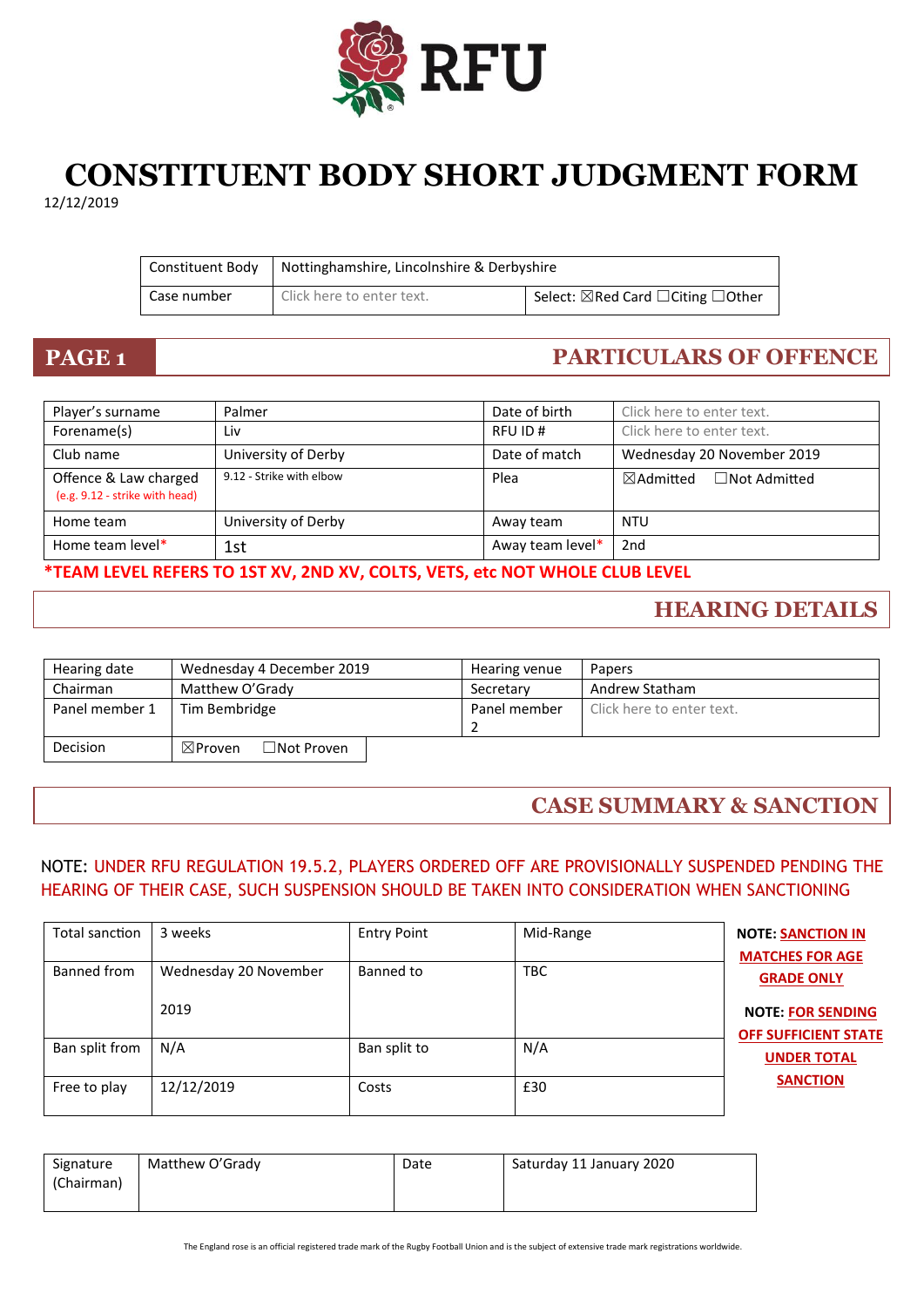

# **CONSTITUENT BODY SHORT JUDGMENT FORM**

| Signature   | Andy Statham | Date entered | Saturday 11 January 2020 |
|-------------|--------------|--------------|--------------------------|
| (Secretary) |              | to GMS       |                          |
|             |              |              |                          |

The England rose is an official registered trade mark of the Rugby Football Union and is the subject of extensive trade mark registrations worldwide.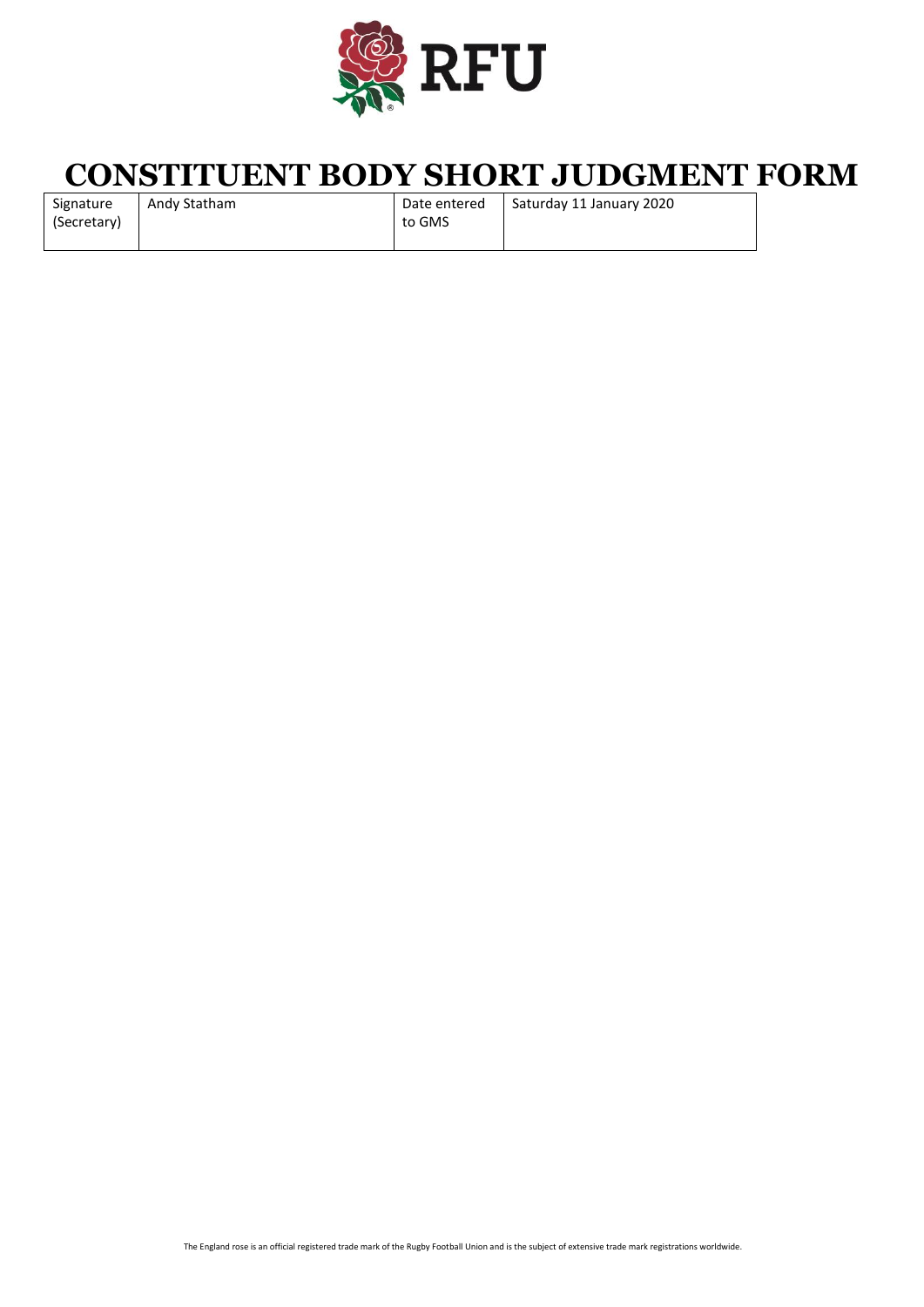| PLEASE TICK APPROPRIATE BOX:<br>⊠Intentional/deliberate 19.11.8(a)<br>□Reckless 19.11.8(b) |                                                        |  |                                        |         |  |
|--------------------------------------------------------------------------------------------|--------------------------------------------------------|--|----------------------------------------|---------|--|
| Gravity of player's actions 19.11.8(c)                                                     |                                                        |  | Nature of actions 19.11.8(d)           |         |  |
|                                                                                            | Foul play to the head is serious in all circumstances. |  | Forceful strike with elbow.            |         |  |
| Existence of provocation 19.11.8(e)                                                        |                                                        |  | Whether player retaliated 19.11.8(f)   |         |  |
| $N/A$ .                                                                                    |                                                        |  | N/A                                    |         |  |
| Self-defence 19.11.8(g)                                                                    |                                                        |  | Effect on victim 19.11.8(h)            |         |  |
| N/A                                                                                        |                                                        |  | No medical attention required.         |         |  |
| Effect on match 19.11.8(i)                                                                 |                                                        |  | Vulnerability of victim 19.11.8(j)     |         |  |
| N/A                                                                                        |                                                        |  | Unknown.                               |         |  |
| Level of participation/premeditation 19.11.8(k)                                            |                                                        |  | Conduct completed/attempted 19.11.8(L) |         |  |
| No premeditation.                                                                          |                                                        |  | Complete                               |         |  |
|                                                                                            | Other features of player's conduct 19.11.8(m)          |  |                                        |         |  |
| N/A                                                                                        |                                                        |  |                                        |         |  |
| Entry point number                                                                         | Top end*<br>Enter here                                 |  | Mid-Range 6 weeks                      | Low End |  |

**NOTE: STATE NUMBER OF WEEKS OR MATCHES ENTRY POINT FOR OFFENCE – ENTRY POINT IN MATCHES FOR AGE GRADE ONLY**

\*If top end, the Panel should identify an entry point between the top end and the maximum sanction (19.11.9) as set out in Appendix 2

In making the above assessment, the Panel should consider the RFU guidance (Note 2) set out in Appendix 5 (page 366) to Regulation 19. Significant weight should be given to RFU regulation 19.11.8(a), 19.11.8(h) and 19.11.8(i).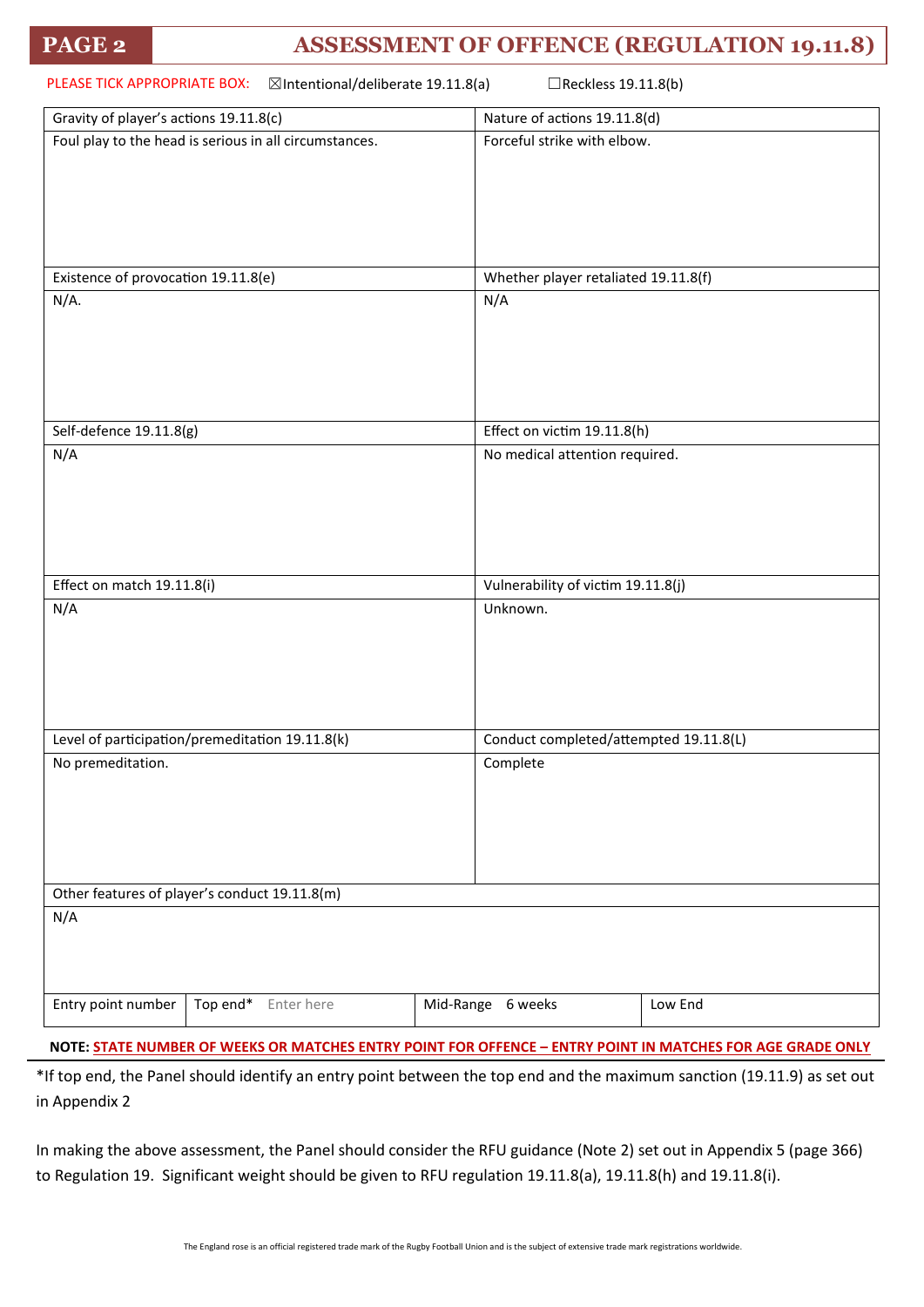## **PAGE 3 REASONS FOR ENTRY POINT**

Mandatory minimum of Mid-Range. No Top End features.

## **AGGRAVATING FACTORS (REGULATION 19.11.10)**

Player's status as an offender of the Laws of the game 19.11.10(a)

N/A

Need for deterrent 19.11.10(b)

N/A

Any other off-field aggravating factors 19.11.10(c)

N/A

N/A

Number added on: **N/A** NOTE: **AGGRAVATING IN MATCHES FOR AGE GRADE ONLY**